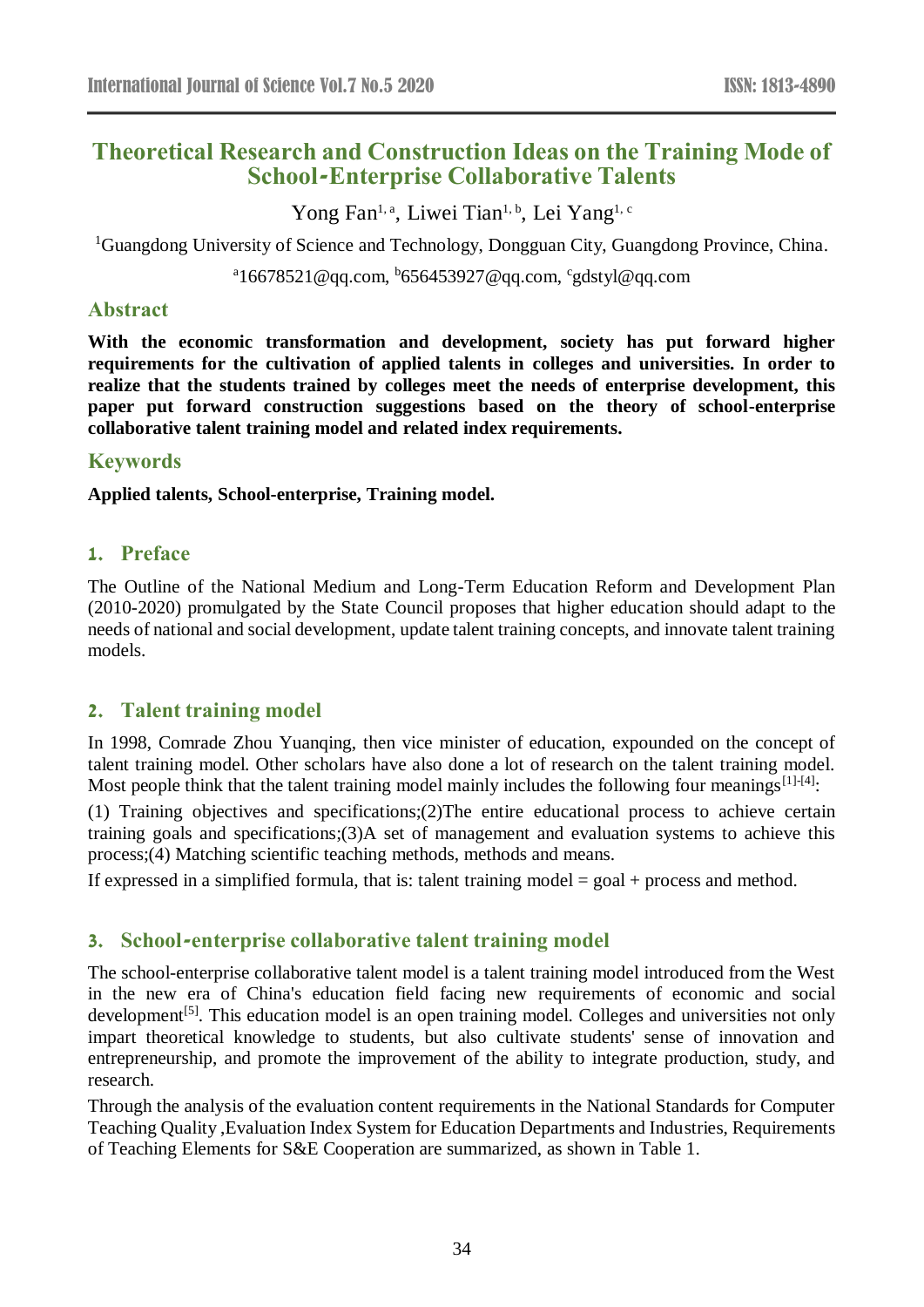| <b>Indicator</b> name                         | <b>Review content and standards</b>                                                                                                                                                                                                                                                                                                                           |
|-----------------------------------------------|---------------------------------------------------------------------------------------------------------------------------------------------------------------------------------------------------------------------------------------------------------------------------------------------------------------------------------------------------------------|
| <b>School-running ideas</b><br>and leadership | The school's orientation is clear, its development goals are clear, and it can<br>actively serve the economic and social development of the region (industry)                                                                                                                                                                                                 |
| <b>Training objectives</b>                    | Universities should establish the necessary periodic evaluation and revision<br>system with the effective participation of computer industry or enterprise<br>experts to evaluate the achievement of training goals, and regularly revise the<br>training goals to ensure the accuracy and effectiveness of the training goals.                               |
| <b>Training</b><br>specifications             | To understand the important laws, regulations, guidelines and policies of<br>occupations and industries related to this major, and understand the basic ethical<br>requirements of engineering technology and information technology.                                                                                                                         |
| <b>Professional</b><br><b>Construction</b>    | Can work closely with enterprises and institutions to carry out internship<br>training; each major has a stable internship training base, time and funding are<br>guaranteed; guidance is in place, scientific assessment is performed, and the<br>effect is better.                                                                                          |
| <b>Faculty</b>                                | Part-time teachers from enterprises or industries can play a role effectively.<br>Teachers who teach engineering and applied courses should have an engineering<br>or work background suitable for the course, and teachers who teach professional<br>basic theory courses for science students should have a research background<br>suitable for the course. |
| <b>Teaching conditions</b>                    | Cooperate with enterprises to build internship bases or laboratories, and provide<br>a stable platform and environment for all students to participate in engineering<br>practice during the teaching process; staff involved in teaching activities have<br>project development or management experience.                                                    |
| Quality<br><b>Assurance System</b>            | Colleges and universities should establish a follow-up feedback mechanism for<br>graduates to keep abreast of graduates' employment trends and employment<br>quality, graduates' career satisfaction and job achievement, employer 's<br>satisfaction with graduates, etc.                                                                                    |
| <b>Teaching</b><br>Quality                    | The school has a good reputation and the student registration rate is high;<br>graduates have a high degree of recognition and good evaluation of school<br>education and teaching work; The initial employment rate of fresh graduates has<br>reached the average level of local universities.                                                               |

# Table 1 Requirements of Teaching Elements for S&E Cooperation

Requirements of Teaching Elements for S&E Cooperation are shown in fields such as "running ideas and leadership", "cultivation goals" and son on. For example, in the field of Faculty, a certain number